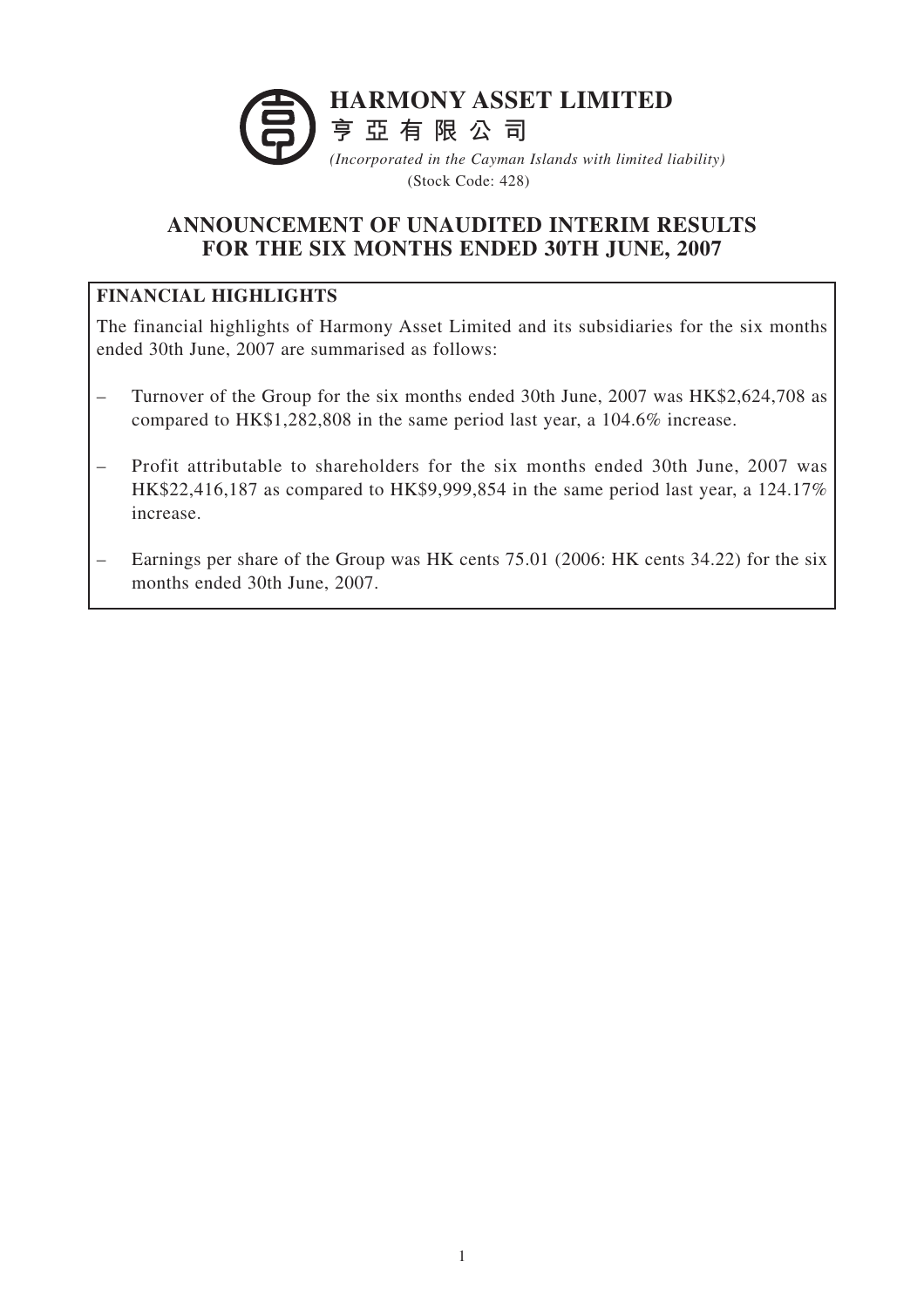#### **INTERIM RESULTS**

The Board of Directors (the "Board") of Harmony Asset Limited (the "Company") is pleased to announce the unaudited, condensed, consolidated results of the Company and its subsidiaries (the "Group") for the six months ended 30th June, 2007 with comparative figures for the corresponding period in 2006 as follows:

## **CONDENSED CONSOLIDATED INCOME STATEMENT**

|                                    |                | Six months ended<br>30th June, |             | Three months ended<br>30th June, |             |
|------------------------------------|----------------|--------------------------------|-------------|----------------------------------|-------------|
|                                    |                |                                |             |                                  |             |
|                                    |                | 2007                           | 2006        | 2007                             | 2006        |
|                                    |                | (Unaudited)                    | (Unaudited) | (Unaudited)                      | (Unaudited) |
|                                    | Note           | <b>HK\$</b>                    | HK\$        | HK\$                             | HK\$        |
| <b>Turnover</b>                    | $\sqrt{2}$     | 2,624,708                      | 1,282,808   | 760,878                          | 801,950     |
| Other revenue and gains            | $\overline{2}$ | 32,583,914                     | 14,462,280  | 32,071,078                       | 7,549,278   |
|                                    |                | 35,208,622                     | 15,745,088  | 32,831,956                       | 8,351,228   |
| <b>Operating expenses</b>          |                |                                |             |                                  |             |
| Depreciation of property,          |                |                                |             |                                  |             |
| plant and equipment                |                | (129, 565)                     | (149, 964)  | (52, 131)                        | (74,982)    |
| Employee benefit expenses          |                | (1,688,851)                    | (1,910,131) | (1,245,555)                      | (1,410,989) |
| Other operating expenses           |                | (4, 419, 245)                  | (3,545,175) | (2,841,427)                      | (1,528,213) |
| Impairment loss on loans           |                |                                |             |                                  |             |
| receivable                         |                | (3,308,261)                    |             | (3,308,261)                      |             |
| <b>Operating profit</b>            | $\mathfrak{Z}$ | 25,662,700                     | 10,139,818  | 25,384,582                       | 5,337,044   |
| Finance costs                      | $\overline{4}$ |                                | (139, 964)  |                                  | (11, 142)   |
| Profit before income tax           |                | 25,662,700                     | 9,999,854   | 25,384,582                       | 5,325,902   |
| Income tax expenses                | 5              | (3,246,513)                    |             | (3,246,513)                      |             |
| Profit for the period attributable |                |                                |             |                                  |             |
| to shareholders of the Company     |                | 22,416,187                     | 9,999,854   | 22,138,069                       | 5,325,902   |
| Earnings per share                 | 6              |                                |             |                                  |             |
| <b>Basic</b>                       |                | 75.01 cents                    | 34.22 cents | 74.08 cents                      | 18.23 cents |
| Diluted                            |                | 74.81 cents                    | 34.05 cents | 73.88 cents                      | 18.13 cents |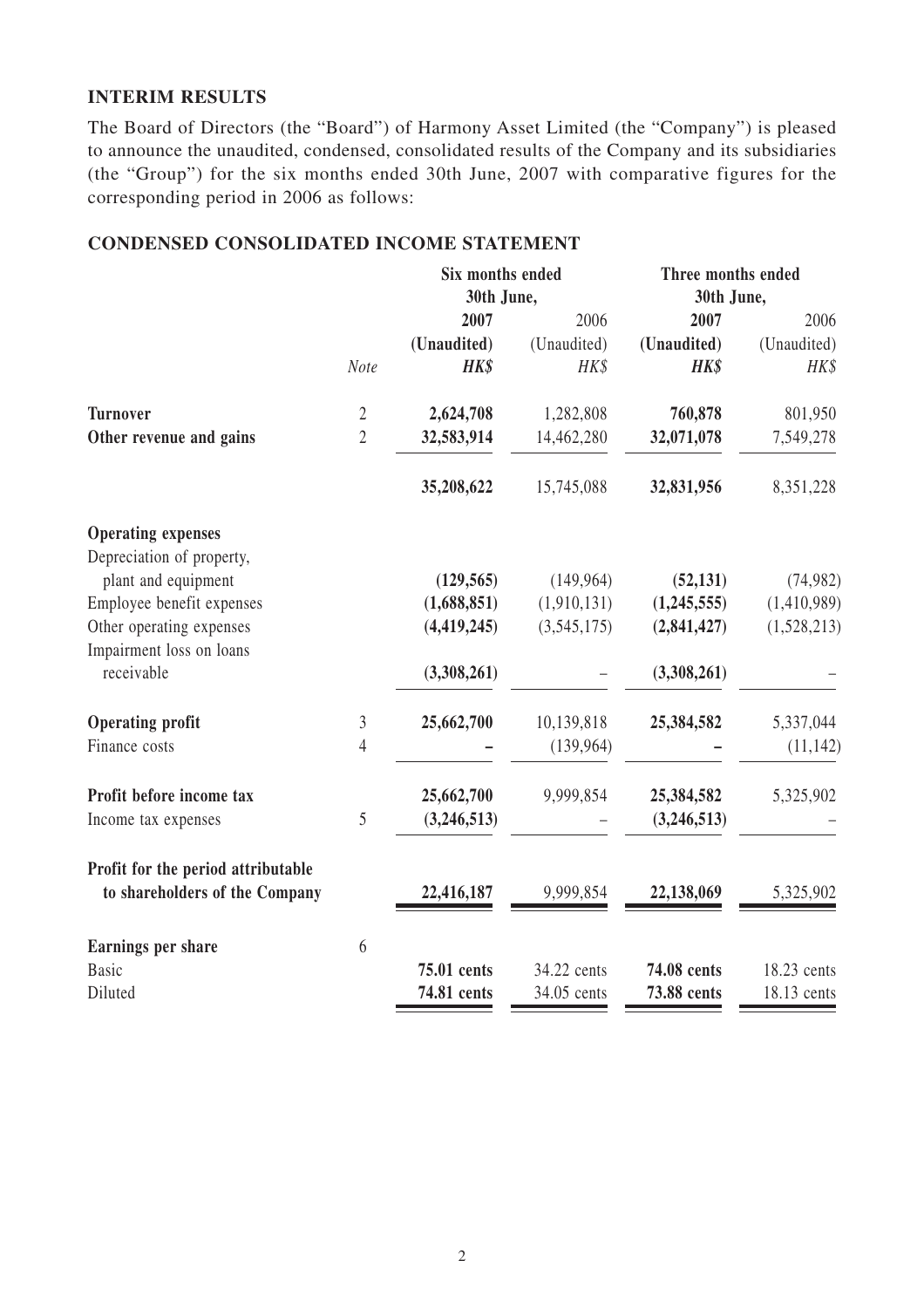# **CONDENSED CONSOLIDATED BALANCE SHEET**

|                                     | 30th June,    | 31st December, |
|-------------------------------------|---------------|----------------|
|                                     | 2007          | 2006           |
|                                     | (Unaudited)   | (Audited)      |
|                                     | HK\$          | HK\$           |
| <b>Non-current assets</b>           |               |                |
| Property, plant and equipment       | 282,020       | 370,792        |
| Available-for-sale financial assets | 45,455,053    | 43,228,573     |
| Loans receivable                    | 68,473,993    | 71,533,757     |
|                                     | 114,211,066   | 115, 133, 122  |
| <b>Current assets</b>               |               |                |
| Accounts receivable and             |               |                |
| prepayments                         | 15,565,329    | 19,278,075     |
| Financial assets at fair value      |               |                |
| through profit or loss              | 76,147,924    | 44,868,350     |
| Bank balances and cash              | 49,359,451    | 18,715,933     |
|                                     | 141,072,704   | 82,862,358     |
| <b>Current liabilities</b>          |               |                |
| Accounts payable                    | 1,572,731     | 7,429,459      |
| Tax payable                         | 3,368,015     | 121,502        |
|                                     | 4,940,746     | 7,550,961      |
| <b>Net current assets</b>           | 136, 131, 958 | 75,311,397     |
| <b>Net assets</b>                   | 250,343,024   | 190,444,519    |
| <b>Capital and reserves</b>         |               |                |
| Share capital                       | 39,002,615    | 29,220,475     |
| Reserves                            | 211,340,409   | 161,224,044    |
|                                     |               |                |
| <b>Total equity</b>                 | 250,343,024   | 190,444,519    |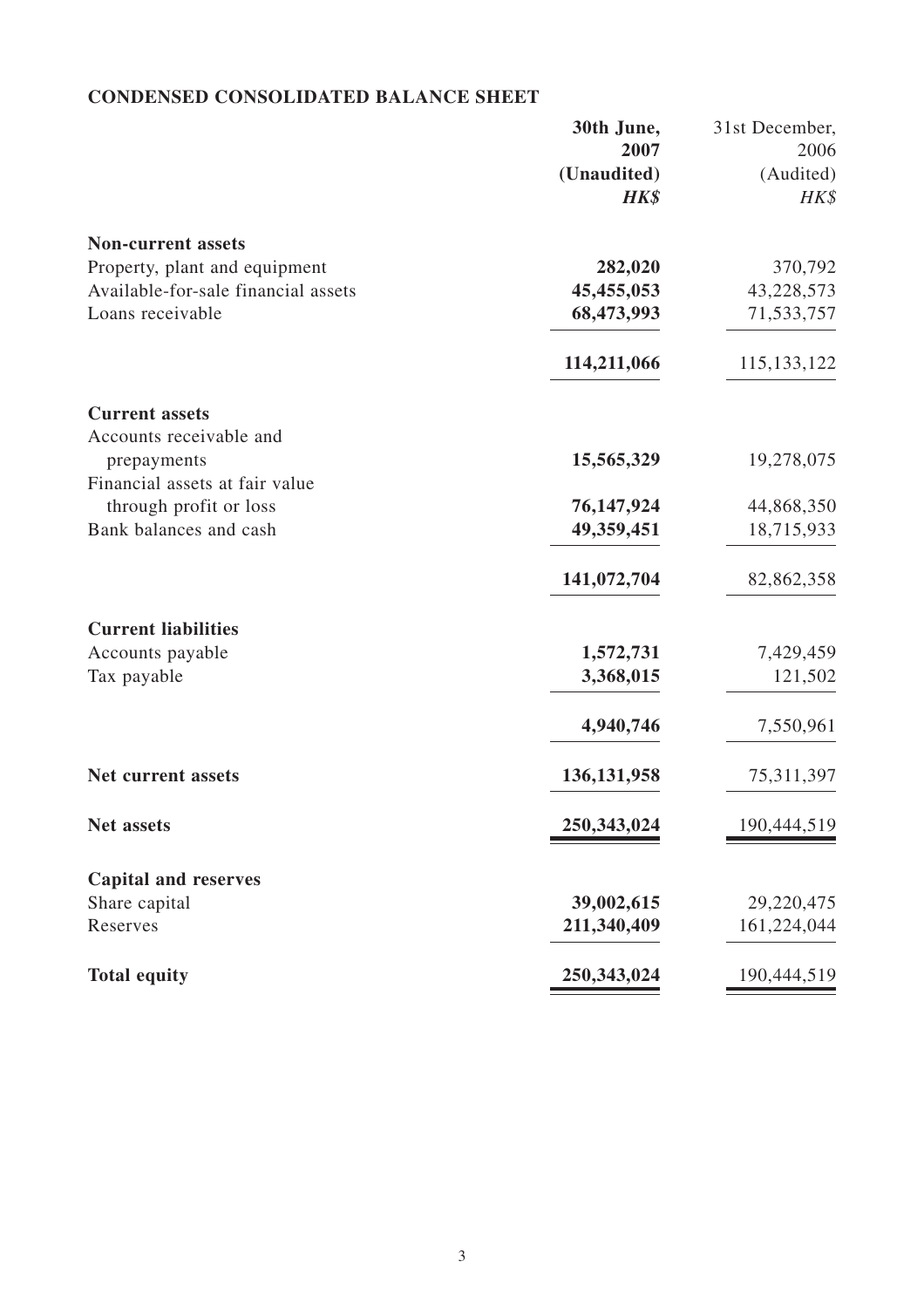#### *Notes*

#### **1. Basis of preparation**

The unaudited condensed consolidated interim financial statements ("interim financial statements") are prepared in accordance with International Accounting Standard 34 "Interim Financial Reporting" issued by the International Accounting Standards Board.

The interim financial statements should be read in conjunction with the annual financial statements for the year ended 31st December, 2006. The accounting polices and basis of preparation used in the preparation of these interim financial statements are consistent with those used in the annual financial statements for the year ended 31st December, 2006.

#### **2. Turnover, other revenue and gains**

The Group principally invests in securities listed on The Stock Exchange of Hong Kong Limited (the "Stock Exchange") and unlisted securities, including equity securities, convertible notes, issued by corporate entities. Total revenue and other gains recognised during the period are as follows:

|                                                     | Six months ended 30th June |             |
|-----------------------------------------------------|----------------------------|-------------|
|                                                     | 2007                       | 2006        |
|                                                     | (Unaudited)                | (Unaudited) |
|                                                     | HK\$                       | HK\$        |
| Turnover                                            |                            |             |
| Interest income from                                |                            |             |
| - bank deposits                                     | 290,053                    | 249,542     |
| - loans receivable                                  | 1,204,655                  | 804,301     |
| - convertible notes                                 |                            | 93,699      |
| Dividend income from                                |                            |             |
| - listed investments                                |                            |             |
| - unlisted investments                              | 1,130,000                  | 135,266     |
|                                                     | 2,624,708                  | 1,282,808   |
| Other revenue and gains                             |                            |             |
| Fair value changes on financial assets              |                            |             |
| at fair value through profit or loss                | 29,800,322                 | 1,951,241   |
| Net realised gain on disposal of financial assets   |                            |             |
| at fair value through profit or loss                | 1,436,387                  | 3,403,625   |
| Net realised gain on disposal of available-for-sale |                            |             |
| financial assets                                    | 800,000                    |             |
| Reversal of impairment loss on accounts receivable  |                            | 8,300,000   |
| Exchange gain, net                                  |                            | 3,827       |
| Sundry income                                       | 547,205                    | 803,587     |
|                                                     | 32,583,914                 | 14,462,280  |
| Total revenue and gains                             | 35,208,622                 | 15,745,088  |

No analysis of the Group's turnover and contribution to operating profit for the period set out by principal activities and geographical markets is provided as the Group has only one single business segment, which is in investment holding, and less than 10% of the consolidated turnover, results and assets of the Group are attributable to markets outside Hong Kong.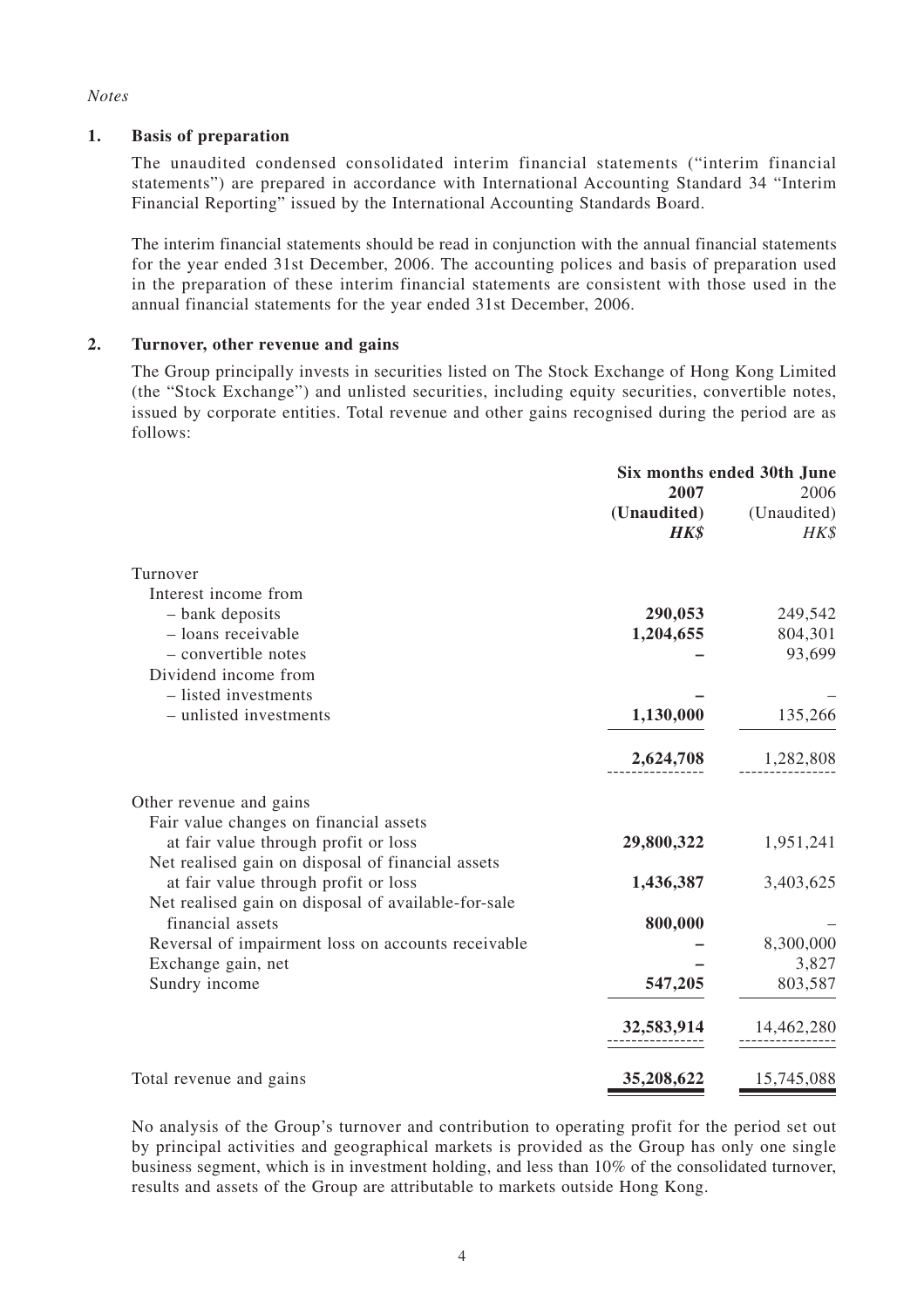## **3. Operating profit**

Operating profit has been arrived at after charging the following:

|                                                            | Six months ended 30th June |             |
|------------------------------------------------------------|----------------------------|-------------|
|                                                            | 2007                       | 2006        |
|                                                            | (Unaudited)                | (Unaudited) |
|                                                            | <b>HK\$</b>                | HK\$        |
| Management fees                                            | 1,452,234                  | 1,289,067   |
| Pension costs – contributions to defined contribution plan | 41,149                     | 39,363      |
| Operating lease in respect of land and buildings           | 952,956                    | 671,483     |
| Equity-settled share-based payment expenses                | 762,000                    | 908,000     |
| Impairment loss on loans receivable                        | 3,308,261                  |             |

## **4. Finance costs**

Amount represents interest on bank overdraft and interest on interest-bearing borrowings.

#### **5. Income tax expenses**

Hong Kong profits tax is calculated at 17.5% (2006: 17.5%) of the estimated assessable profits for the period.

| Six months ended 30th June |             |
|----------------------------|-------------|
| 2007                       | 2006        |
| (Unaudited)                | (Unaudited) |
| <b>HK\$</b>                | HK\$        |
| 3,246,513                  |             |
|                            |             |

#### **6. Earnings per share**

The calculation of basic and diluted earnings per share is as follows:

|                                                            | Six months ended 30th June |               |
|------------------------------------------------------------|----------------------------|---------------|
|                                                            | 2007                       | 2006          |
|                                                            | (Unaudited)                | (Unaudited)   |
|                                                            | <b>HK\$</b>                | HK\$          |
| Profit attributable to shareholders of the Company         | 22,416,187                 | 9,999,854     |
|                                                            | <b>Number</b>              | <b>Number</b> |
|                                                            | of shares                  | of shares     |
| Weighted average number of ordinary shares for the purpose |                            |               |
| of basic earnings per share calculation                    | 29,883,766                 | 29,220,474    |
| Potential dilutive shares – share options                  | 80,689                     | 148,947       |
| Weighted average number of ordinary shares for the purpose |                            |               |
| of diluted earnings per share calculation                  | 29,964,455                 | 29,369,421    |
|                                                            | <b>HK</b> cents            | HK cents      |
| Basic earnings per share                                   | 75.01                      | 34.22         |
| Diluted earnings per share                                 | 74.81                      | 34.05         |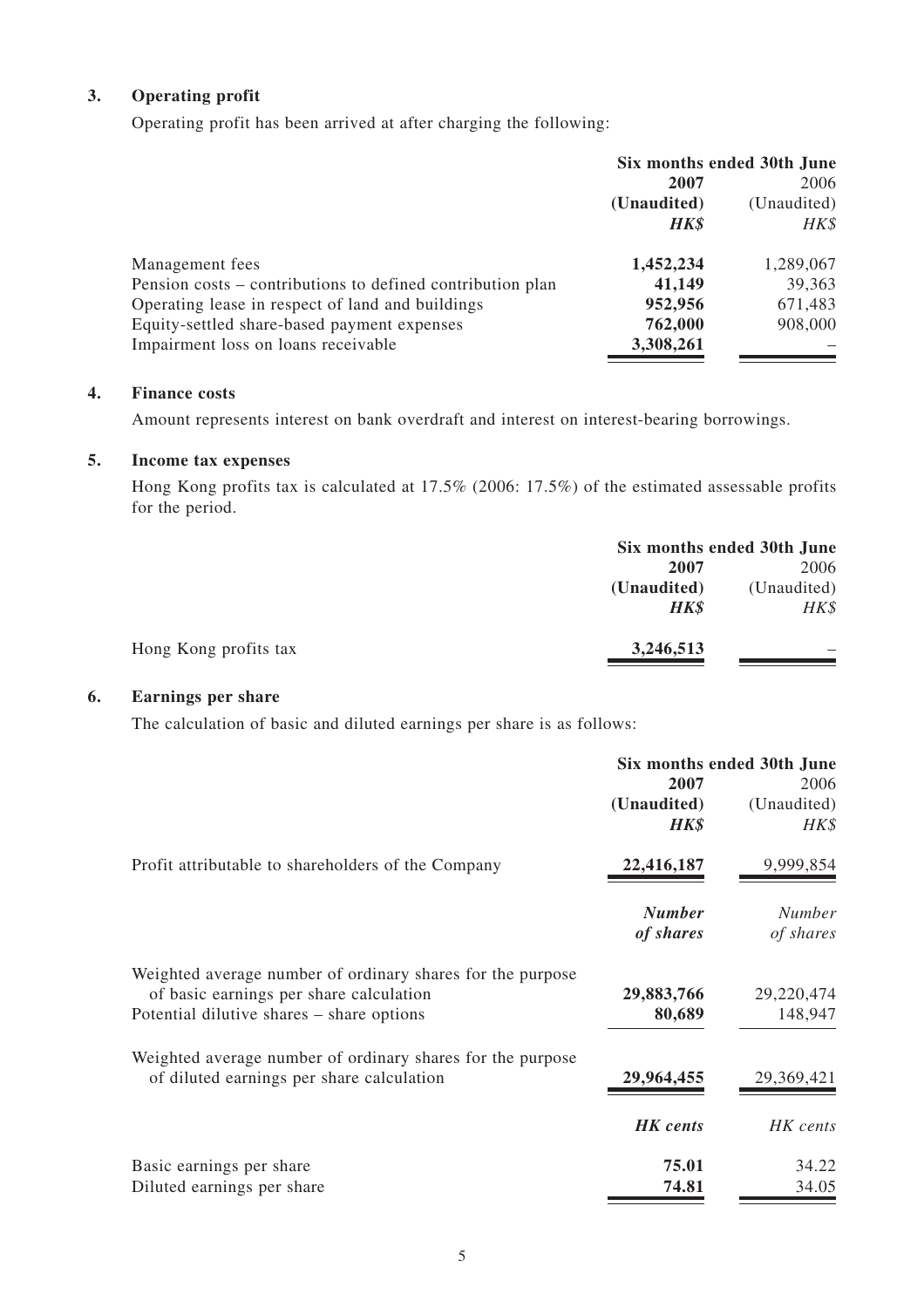Basic earnings per share is calculated by dividing the profit attributable to shareholders by the weighted average number of the ordinary shares in issue during the period.

Diluted earnings per share is calculated based on the profit attributable to shareholders, and the weighted average number of ordinary shares in issue during the period after adjusting for the number of diluted potential ordinary shares granted under the Company's share option scheme.

The calculation of earnings per share for the six months ended 30th June, 2006 has been adjusted for 5-for-1 share consolidation which took place on 14th December, 2006.

## **INTERIM DIVIDEND**

The Board resolved not to declare an interim dividend for the six months ended 30th June 2007 (2006: Nil).

## **MANAGEMENT DISCUSSION AND ANALYSIS**

#### **Caution regarding forward-looking statements**

This MD&A contains forward-looking statements which are subject to risks and uncertainties and other factors that may cause Harmony's results to differ materially from expectations. Actual results may differ materially from those expressed or implied by such forward-looking statements. When reviewing the Company's forward-looking statements, investors and others should carefully consider the foregoing factors and other uncertainties and potential events. These include risks relating to market fluctuations, investee performance, foreign exchange fluctuations and other risks. These forward-looking statements speak only as of the date hereof. Unless otherwise required by applicable securities laws, the Company disclaims any intention or obligation to update these forward-looking statements. The Company does have an ongoing obligation to disclose material information as it becomes available.

#### **Business review, prospects and future plan**

For the six months ended 30th June, 2007, the Group recorded a turnover of HK\$2,624,708 as compared to HK\$1,282,808 in the same period last year, a 104.6% increase. The interest income was HK\$1,494,708 (2006: HK\$1,147,542). Dividend received from unlisted investments was HK\$1,130,000 (2006: HK\$135,266). Gain on disposal of listed investment was HK\$1,436,387 (2006: HK\$3,403,625). The fair value gain on listed investments was HK\$29,800,322 (2006: HK\$1,951,241). The profit before income tax was HK\$25,662,700 as compared to HK\$9,999,854 in the same period last year, a 156.63% increase. The profit attributable to shareholders was HK\$22,416,187 as compared to HK\$9,999,854 in the same period last year, a 124.17% increase.

On 18th June, 2007, the Group had successfully expanded its shareholder base in Canada through a placing agent. On 29th June, 2007, the application for dual-listing on the Toronto Stock Exchange ("TSX") in Canada was approved.

Looking forward, the Group continues focus on investing in private companies which have high potential for earning growth and capital appreciation in China as well as increasing in the portfolio of listed securities on undervalued and discounted shares.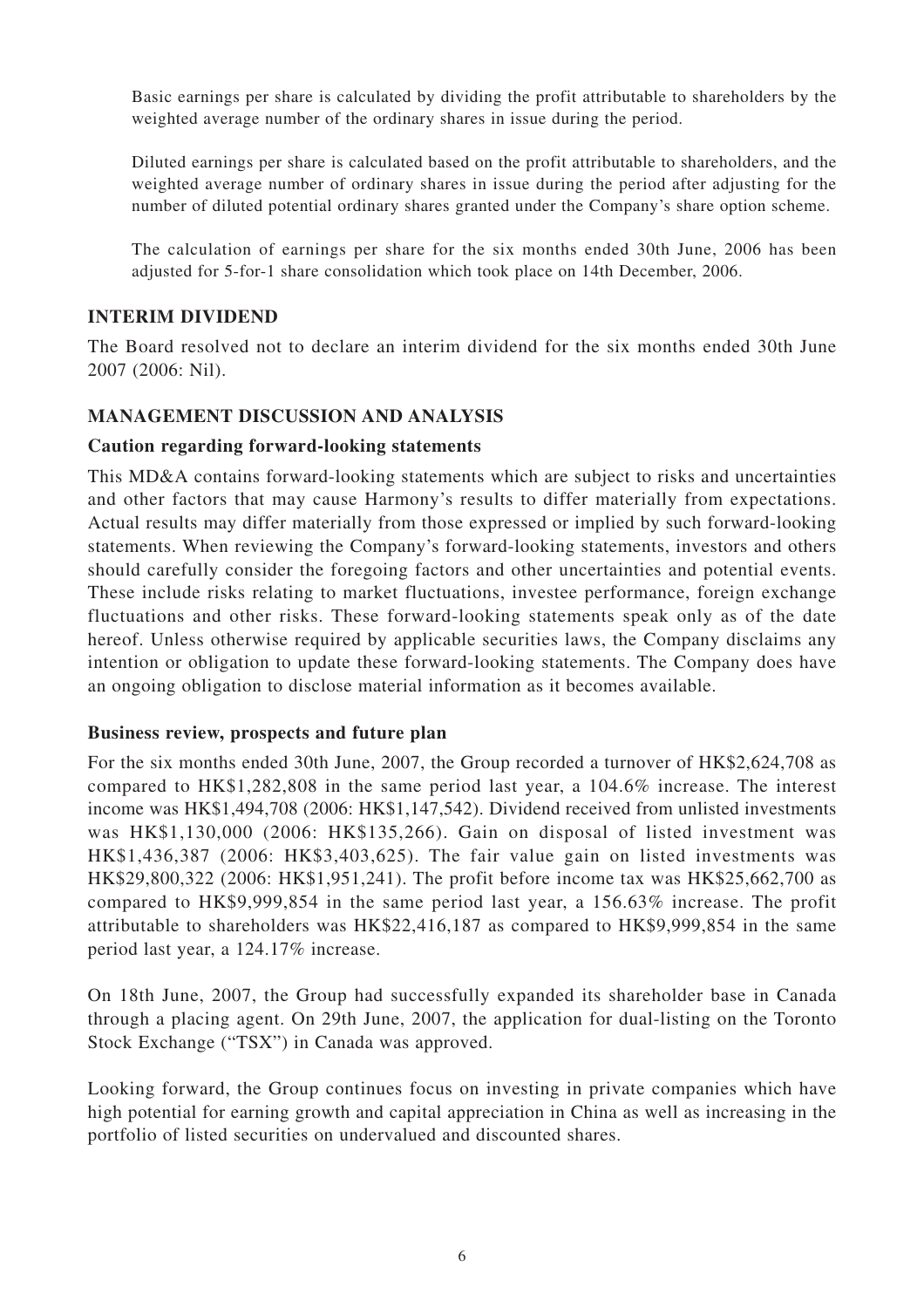## **Financial review**

## *Liquidity and Financial resources*

The Group had available bank balances and cash of HK\$49,359,451 (31st December, 2006: HK\$18,715,933) which were mainly placed with banks as time deposits. Bank balances and cash held by the Group are mainly denominated in Hong Kong dollars.

The Group had shareholders' funds of HK\$250,343,024 at 30th June, 2007 compared to HK\$190,444,519 at 31st December, 2006.

At present, the Group has unutilised banking facilities of HK\$3,000,000 and requires no significant borrowings for investment and capital expenditures. The interest rate charged on the banking facilities is 2% per annum over the Prime Lending Rate or 2% per annum over the prevailing overnight Hong Kong Interbank Offered Rate, whichever is higher.

As at 30th June, 2007, the Group had no borrowing.

The Group did not have capital expenditure commitment as at 30th June, 2007.

## *Capital Structure*

On 18th June, 2007, the Group issued 8,766,140 new shares to third parties in Canada through a placing agent. The Board approved the placement of shares at a price of CDN\$0.70. After completion of the placement of shares, a gross proceeds of CDN\$6,136,298 (HK\$ equivalent: HK\$44,794,975) was received by the Company.

On 30th April, 2007, a further 1,044,000 share options were granted to the Company's directors and employees. On 22nd June, 2007, 1,016,000 share options granted on 17th January, 2006 were exercised by the directors and employees which resulted in 1,016,000 new shares issued by the Company at HK\$2.75 per share. The Company received HK\$2,794,000 from the issue of new shares upon exercise of share options.

On 18th June, 2007, another 290,000 share options were granted to the placing agent at an exercise price of HK\$6.03 per share.

The fair values of 1,044,000 and 290,000 share options granted were valued by an independent valuer which amounted to HK\$762,000 and HK\$245,000 respectively as at the date of grant.

## **Significant investments held and their performance**

In the past six months, the Group had acquired three listed securities in the amount of HK\$6,287,765 as well as selling two listed securities at HK\$6,274,900. The gain on disposal of listed securities was HK\$1,436,387. Fair value gained on listed investments was HK\$29,800,322.

During the period, the Group received a cash dividend of HK\$1,130,000 from the unlisted investments. Interest income of HK\$1,494,708 was received from the bank deposits and loans receivable. An impairment loss of HK\$3,308,261 was recognised on loans receivable.